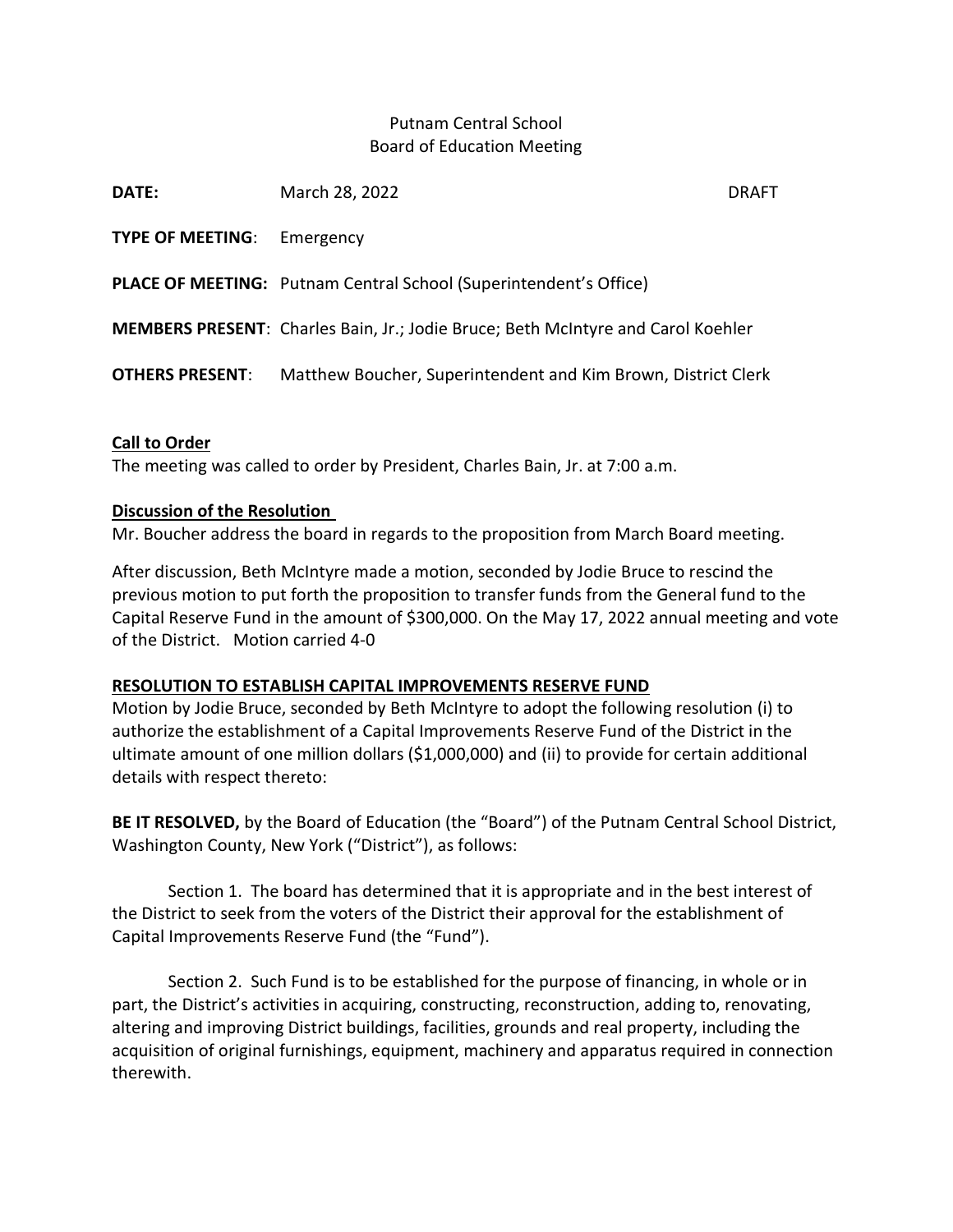Section 3. The Board wishes to set the ultimate amount of such Fund at one million dollars (\$1,000,000), and the probable term such Fund at ten (10) years.

Section 4. The Board wishes to submit to the voters of the District a proposition with respect to the establishment of such Fund, with such proposition to be voted upon at the annual meeting and vote of the District that is to be conducted on May 17, 2022.

Section 5. Such Fund shall be deemed approved for further action by the Board upon the approval thereof by a majority of the qualified voters of the District voting on a duly presented proposition on such day.

Section 6. The proposition to be submitted shall be in substantially the following form:

## Proposition No. 2 - Establishment of Capital Improvements Reserve Fund

Shall the following resolution be adopted, to wit:

RESOLVED, that the Board of Education (the "Board") of the Putnam Central School District (the "District") is hereby authorized to establish a capital reserve fund pursuant to Section 3651 of the Education Law of the State of New York (the "Fund"); that the Fund shall be known as the "Capital Improvements Reserve Fund" of the District; that the Fund shall be established for the purpose of financing, in whole or in part, the District's activities in acquiring, constructing, reconstructing, adding to, renovating, altering and improving District buildings, facilities, grounds and real property, including the acquisition of original furnishings, equipment, machinery and apparatus required in connection therewith; that the ultimate amount of such Fund shall be not greater than one million dollars (\$1,000,000) plus interest earned thereon; that the probable term of such Fund shall be not longer than ten (10) years but such Fund shall continue in existence for its stated purpose until liquidated in accordance with the Education Law; and that the permissible sources from which the Board is authorized to appropriate monies to such Fund from time to time shall be (a) current and future unappropriated fund balances from the General Fund of the District, (b) State aid received as reimbursement for expenditures by the District in connection with District capital improvements (whether or not financed in whole or in part from such Fund), (c) the proceeds from the sale of unneeded District real or personal property and (d) such other sources as the Board or the voters of the District may direct.

Section 7. This resolution shall take effect immediately.